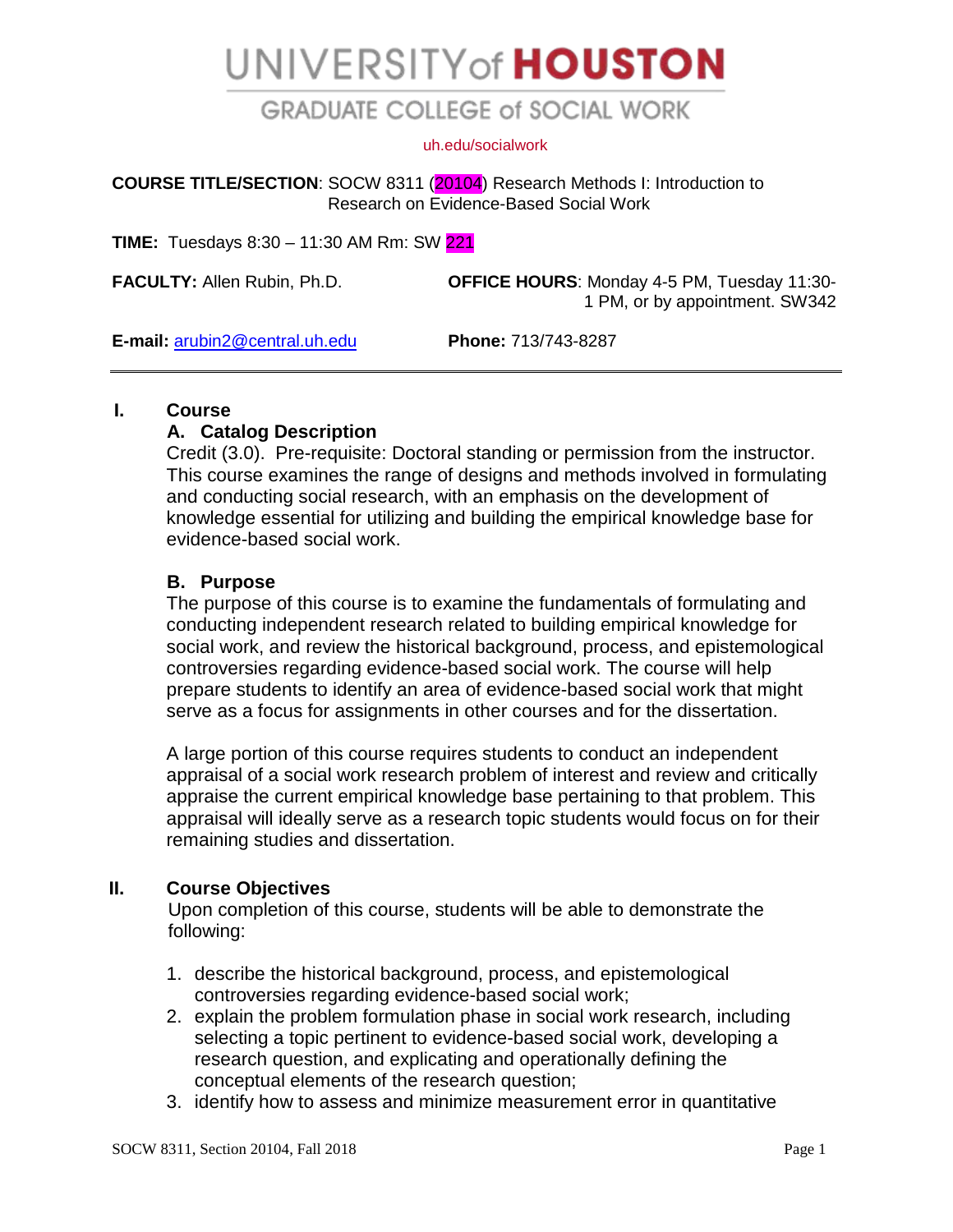and qualitative inquiry

- 4. evaluate the strengths and limitations of a variety of types of quantitative and qualitative research designs;
- 5. describe the strengths and limitations of alternative sampling and survey methods;
- 6. explain the meaning of statistical significance, type 1 and type 2 errors, and effect size in evidence-based social work research;
- 7. critically appraise research studies pertaining to a social work research problem of interest.

#### **III. Course Content**

This course will include the following topical (content) areas:

- 1. The scientific method.
- 2. Evidence-based social work.
- 3. Epistemological paradigms.
- 4. Qualitative, quantitative and mixed methods research designs.
- 5. Formulating and conceptualizing research questions and designs.
- 6. Measurement concepts and constructing measurement instruments.
- 7. Designs for evaluating program and practice effectiveness.
- 8. Sampling issues and techniques in survey research.
- 9. Analyzing existing data and secondary analysis.
- 10.Key concepts in interpreting inferential statistical results of outcome studies.

#### **IV. Course Structure**

This course will include lectures, applied assignments, multimedia demonstrations, and in-class activities. All students are expected to participate and contribute to all course activities to gain the full impact of the material presented.

## **V. Textbooks**

#### **Required:**

- Rubin, A., & Babbie, E. (2017). *Research Methods for Social Work (9th ed.).*  Belmont, CA: CENGAGE Learning.
- Rubin, A. (2013). *Statistics for evidence-based practice and evaluation*, 3rd Edition. Belmont, CA: Cengage.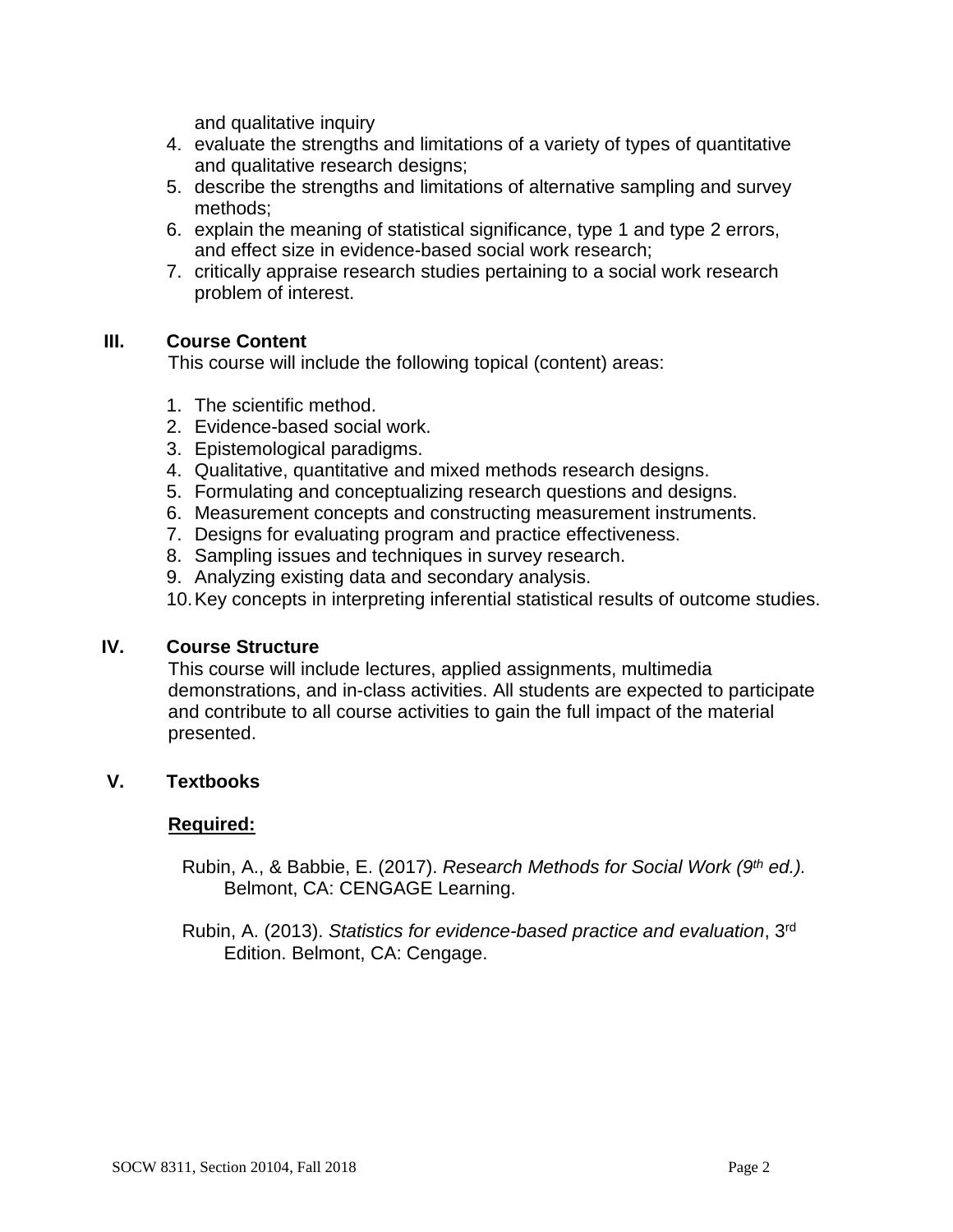## **A. Reading Assignments:**

Reading assignments will be primarily from the Rubin & Babbie (2017) text. Additional required readings will be will be posted on Blackboard.

- **B. Take Home Exam (40 points):** There will be one exam covering the reading material and course content. The exam is worth 40 points and will test students' ability to recall, understand, apply, analyze and synthesize course content. The take home exam will be posted on Blackboard by the evening of November 19 and due by email to the instructor by midnight on November 20.
- **C. Assignment 1 (5 points):** Formulate a research question and explain why it would have significant value to evidence-based social work. Present it to the class for discussion on August 28. Grading will be based on how well the work reflects the emphases of the assigned chapters.
- **D. Assignment 2: (20 points):** Formulate a hypothesis relevant to evidencebased social work. Identify its independent and dependent variables. Operationally define each variable. Explain why testing the hypothesis would have value in informing social work practice or policy. Grading will be based on how well the work reflects the emphases of the chapters assigned for August 28. Submit it as an email attachment to the instructor by noon on September 6.
- **E. Assignment 3: (30 points)** Based on the guidelines for constructing measurement instruments in Chapter 10 of Rubin & Babbie, construct a questionnaire that contains a variety of different types of items, such as a person's demographic characteristics, their needs, satisfactions/dissatisfactions, views on issues, etc. The questionnaire should contain *at least* 15-20 items. Grading will be based on how well the work reflects the emphases of the assigned chapter. Submit it as an email attachment to the instructor noon on November 5.
- **F. Class Participation (5 points):** Students will be expected to participate actively in each class session. Class participation includes not working on other course work or personal matters during class (including using cell phones or computers), and *consistently attending and being on time to class*. Attendance is not only expected, but is necessary for you to be successful in this class. A mutually respectful and professional environment is expected at all times. This includes *turning off cell phones before class and not using laptops for personal use during class*. Cell phone rings, text messaging, and the use of laptops can be very distracting to others who are trying to learn, and for this reason, I do not tolerate it.

## **VII. Evaluation and Grading**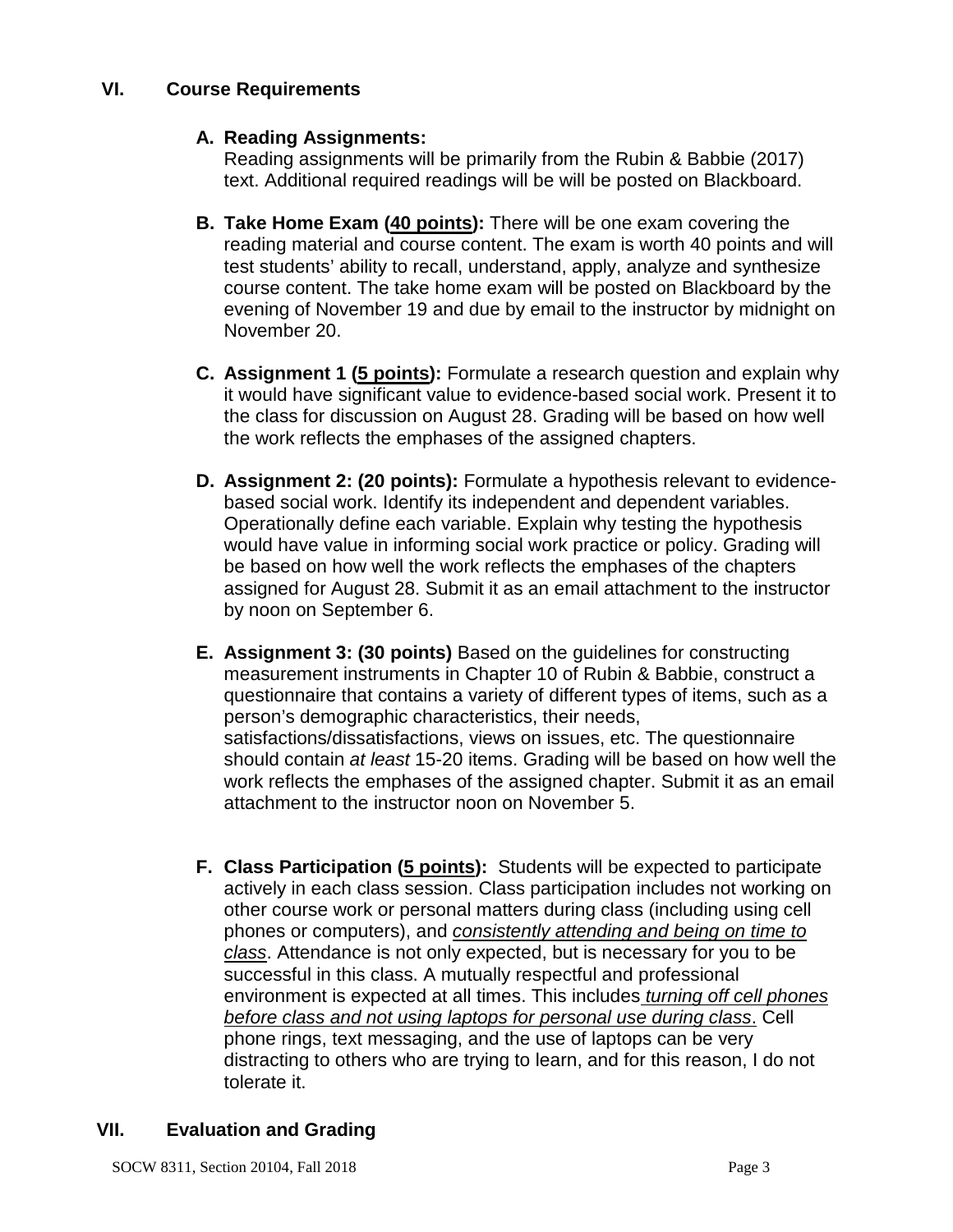The following standard grading scale has been adopted for all courses taught in the college.

| $A = 96-100\%$ of the points | $C_{+}$ = 76-79.9% |
|------------------------------|--------------------|
| $A = 92-95.9%$               | $C = 72 - 75.9%$   |
| $B+= 88-91.9%$               | $C - 68 - 71.9%$   |
| $B = 84-87.9%$               | $D = 64-67.9%$     |
| $B = 80-83.9%$               | $F =$ Below 64%    |

#### **VIII. Policy on grades of I (Incomplete):**

The grade of "I" (Incomplete) is a conditional and temporary grade given when students are either **(a)** passing a course or **(b)** still have a reasonable chance of passing in the judgment of the instructor but, for non-academic reasons beyond their control have not completed a relatively small part of all requirements. Students are responsible for informing the instructor immediately of the reasons for not submitting an assignment on time or not taking an examination. Students must contact the instructor of the course in which they receive an "I" grade to make arrangements to complete the course requirements. Students should be instructed not to re-register for the same course in a following semester in order to complete the incomplete requirements.

The grade of "I" must be changed by fulfillment of course requirements within one year of the date awarded or it will be changed automatically to an "F" (or to a "U" [Unsatisfactory] in S/U graded courses). The instructor may require a time period of less than one year to fulfill course requirements, and the grade may be changed by the instructor at any time to reflect work completed in the course. The grade of "I" may not be changed to a grade of W.

## **IX. Policy on academic dishonesty and plagiarism**

Please click the link below for the full explanation of the Academic Honesty policy and procedure

Policy: [http://www.uh.edu/provost/policies/honesty/\\_documents-honesty/academic](http://www.uh.edu/provost/policies/honesty/_documents-honesty/academic-honesty-policy.pdf)[honesty-policy.pdf](http://www.uh.edu/provost/policies/honesty/_documents-honesty/academic-honesty-policy.pdf)

Definitions:

"Academic dishonesty" means employing a method or technique or engaging in conduct in an academic endeavor that contravenes the standards of ethical integrity expected at the University of Houston or by a course instructor to fulfill any and all academic requirements. Academic dishonesty includes but is not limited to, the following:

#### *Plagiarism*

i. Representing as one's own work the work of another without acknowledging the source (plagiarism). Plagiarism includes copying verbatim text from the literature, whether printed or electronic, in all assignments including field.

#### *Cheating and Unauthorized Group Work*

- ii. Openly cheating in an examination, as copying from another's paper; c. Being able to view during an examination, quiz or any in-class assignment an electronic device that allows communication with another person, access to unauthorized material, access to the internet, or the ability to capture an image, unless expressly permitted by the instructor;
	- d. Using and/or possessing "crib notes," as unauthorized use of notes or the like to aid in answering questions during an examination;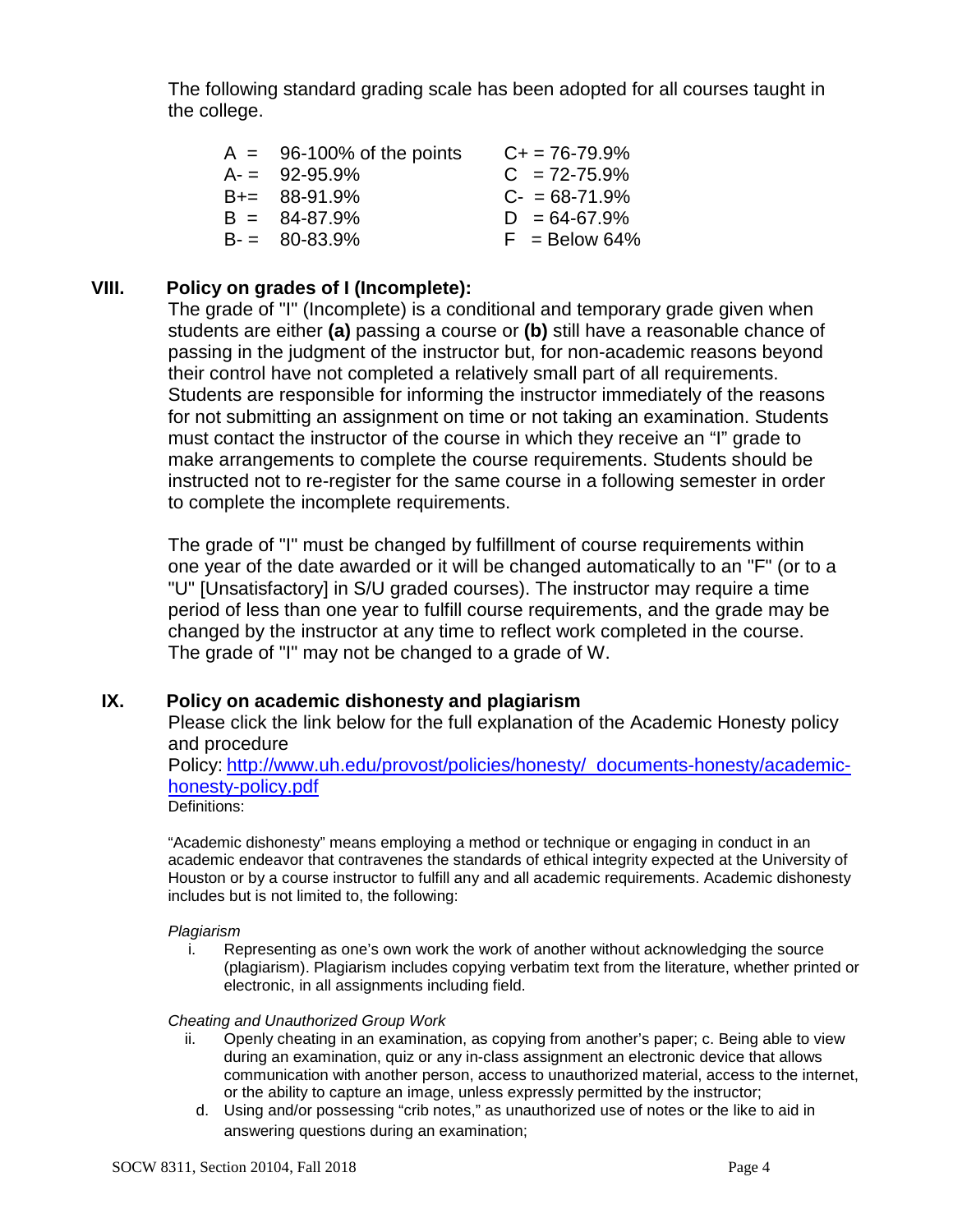- e. Giving or receiving unauthorized aid during an examination, such as trading examinations, whispering answers, and passing notes, and using electronic devices to transmit or receive information;
- f. Securing another to take a test in the student's place. Both the student taking the test for another and the student registered in the course are at fault;

#### *Fabrication, Falsification, and Misrepresentation*

- g. Changing answers or grades on a test that has been returned to a student in an attempt to claim instructor error;
- h. Using another's laboratory results as one's own, whether with or without the permission of the owner;
- i. Falsifying results in laboratory experiments;
- j. Misrepresenting academic records or achievements as they pertain to course prerequisites or corequisites for the purpose of enrolling or remaining in a course for which one is not eligible;
- k. Representing oneself as a person who has earned a degree without having earned that particular degree

#### *Stealing and Abuse of Academic Materials*

- l. Stealing, as theft of tests or grade books, from faculty offices or elsewhere, or knowingly using stolen tests or materials in satisfaction of exams, papers, or other assignments; this includes the removal of items posted for use by the students;
- m. Mutilating or stealing library materials; misshelving materials with the intent to reduce accessibility to other students;

#### *Complicity in Academic Dishonesty*

n. Failing to report to the instructor or departmental hearing officer an incident which the student believes to be a violation of the academic honesty policy;

#### *Academic Misconduct*

o. Any other conduct which a reasonable person in the same or similar circumstances would recognize as dishonest or improper in an academic setting.

#### Process:

Students shall have the responsibility of reporting incidents of alleged academic dishonesty to the instructor of record involved or to the appropriate authority if the alleged act is not associated with a specific class within 5 class days of the incident. Faculty or instructor of record shall have the responsibility of reporting incidents of alleged academic dishonesty through their college hearing officer within 5 class days of the incident. The faculty should include the recommended sanction in the report. The college hearing officer will notify the student of the report and recommended sanction. The student can accept the sanction and waive a hearing or request a college hearing. A hearing shall be set within 10 days and would be consist of two faculty and three students chosen by the hearing officer.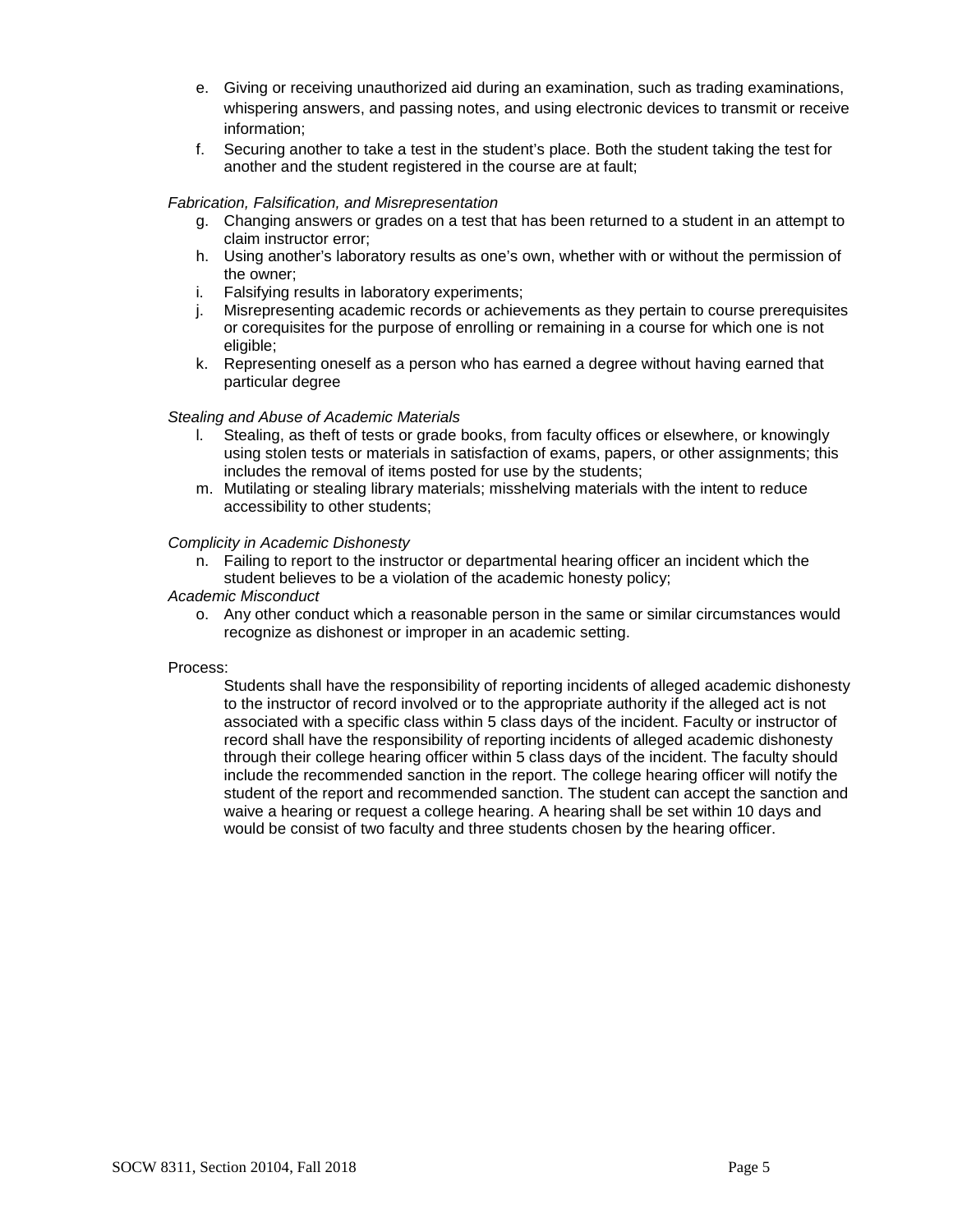# **X. Course Schedule and Reading Assignments**

| Date         | <b>TOPIC AND READINGS</b>                                                                                                                                                                                                                                                                                                                                                  |  |
|--------------|----------------------------------------------------------------------------------------------------------------------------------------------------------------------------------------------------------------------------------------------------------------------------------------------------------------------------------------------------------------------------|--|
|              | Introductions; Overview of course; the scientific method, evidence-based<br>social work.                                                                                                                                                                                                                                                                                   |  |
|              | <b>Readings Due for This Class:</b><br>Rubin & Babbie, Chapters 1 & 2                                                                                                                                                                                                                                                                                                      |  |
| August 21    | Supplemental:<br>Sommers-Flanagan, J. (2015) Evidence-Based Relationship Practice: Enhancing<br>Counselor Competence. Journal of Mental Health Counseling: April 2015, 37, 95-<br>108.                                                                                                                                                                                     |  |
|              | Rubin, A. & Parrish, D. (2007). "Challenges to the Future of Evidence-Based<br>Practice in Social Work Education." Journal of Social Work Education, 43, 3, 405-<br>428.                                                                                                                                                                                                   |  |
|              | <b>Problem formulation</b>                                                                                                                                                                                                                                                                                                                                                 |  |
|              | Student in-class presentations of Assignment 1:                                                                                                                                                                                                                                                                                                                            |  |
| August 28    | Formulate a research question that would have significant value to evidence-based<br>social work. Present it to the class for discussion.                                                                                                                                                                                                                                  |  |
|              | <b>Readings Due For This Class:</b><br>Rubin & Babbie, Chapters 7 & 8                                                                                                                                                                                                                                                                                                      |  |
|              | In lieu of class, students will complete Assignment #2 and submit it as an<br>email attachment to the instructor by noon on September 6. The assignment<br>(worth 20 points) is as follows:                                                                                                                                                                                |  |
| Sept. 4      | Formulate a hypothesis relevant to evidence-based social work. Identify its<br>independent and dependent variables. Operationally define each variable. Explain<br>why testing the hypothesis would have value in informing social work practice or<br>policy. Grading will be based on how well the work reflects the emphases of the<br>chapters assigned for August 28. |  |
|              | <b>Student in-class presentations of Assignment 2:</b>                                                                                                                                                                                                                                                                                                                     |  |
| September 11 | Present Assignment 2 via power point for class discussion.                                                                                                                                                                                                                                                                                                                 |  |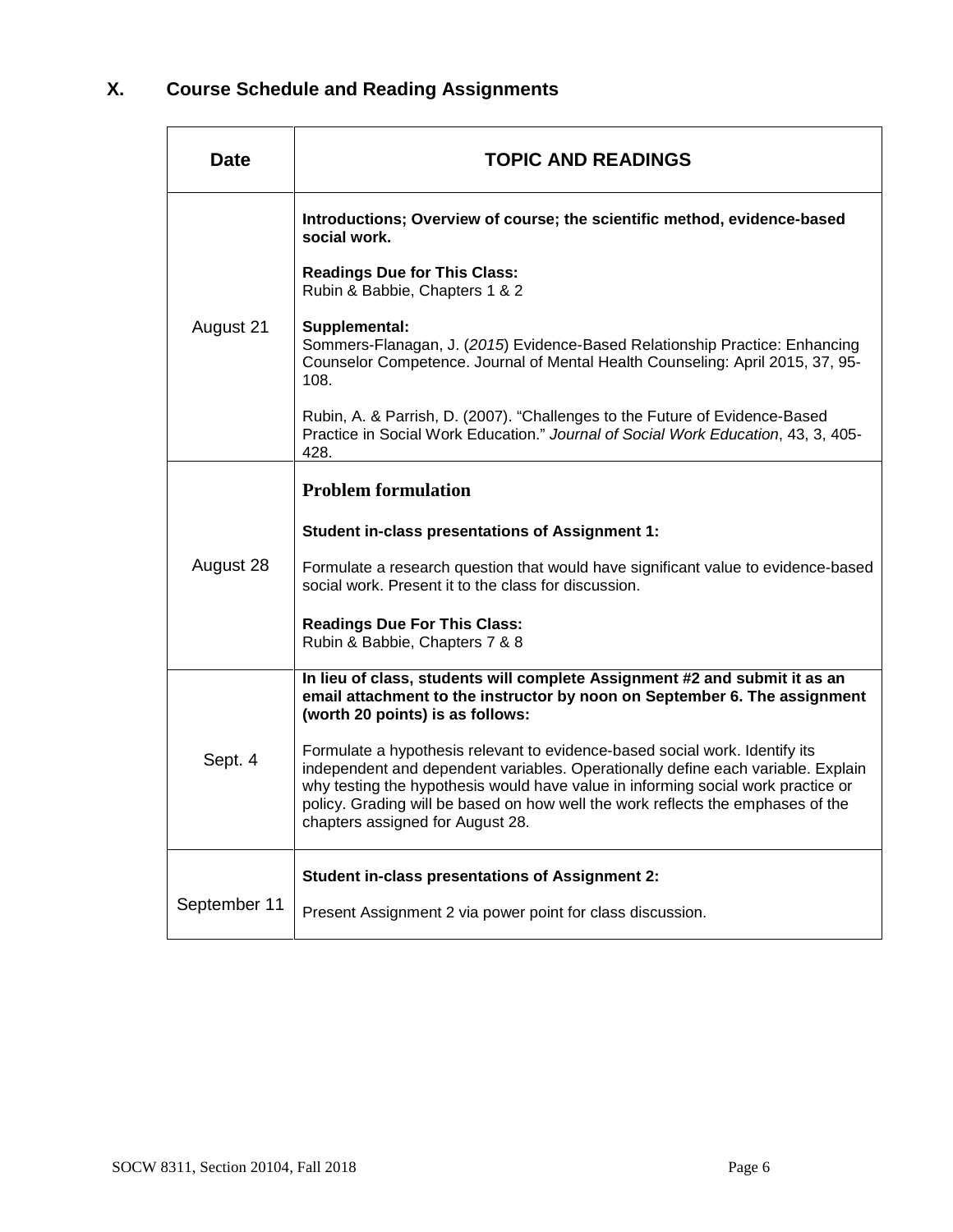| September 18 | Epistemological paradigms (philosophy of science), factors influencing the<br>research process, comparison of quantitative, qualitative and mixed-<br>methods research designs.<br><b>Readings Due for This Class:</b><br>Rubin & Babbie, Chapters 3 & 4<br>"Two qualitative studies" on Blackboard<br>Supplemental:<br>Brown, Brene. Shame Resilience Theory. Families in Society, 87, 43-52.                                                                                                                                                 |
|--------------|------------------------------------------------------------------------------------------------------------------------------------------------------------------------------------------------------------------------------------------------------------------------------------------------------------------------------------------------------------------------------------------------------------------------------------------------------------------------------------------------------------------------------------------------|
| September 25 | <b>Experimental and Quasi-Experimental Designs</b><br><b>Readings Due for This Class:</b><br>Rubin & Babbie, Chapters 11 & 12                                                                                                                                                                                                                                                                                                                                                                                                                  |
| October 2    | The ethical, political, and cultural context of social work research and<br>program evaluation<br><b>Readings Due for This Class:</b><br>Rubin & Babbie, Chapters 5, 6 & 14<br>Rubin, A. (1997). The Family Preservation Evaluation from Hell:<br>Implications for Program Evaluation and Fidelity. Children and Youth<br>Services Review, 19.77-99.                                                                                                                                                                                           |
| October 9    | <b>Single-Case Designs</b><br><b>Readings Due For These Classes:</b><br>Rubin & Babbie, Chapter 13                                                                                                                                                                                                                                                                                                                                                                                                                                             |
| October 16   | <b>Measurement</b><br><b>Readings Due For This Class:</b><br>Rubin & Babbie, Chapter 9 and pages 126 - 135<br>Supplemental:<br>Young, D. et al. Validity and Reliability of Internalized Stigma of Mental Illness<br>(Cantonese). Research on Social Work Practice. Published online before print.<br>doi:10.1177/1049731515576209<br>Greenwald, R. & Rubin, A. (1999). Assessment of posttraumatic symptoms in<br>children: Development and preliminary validation of parent and child scales.<br>Research on Social Work Practice, 9, 61-75. |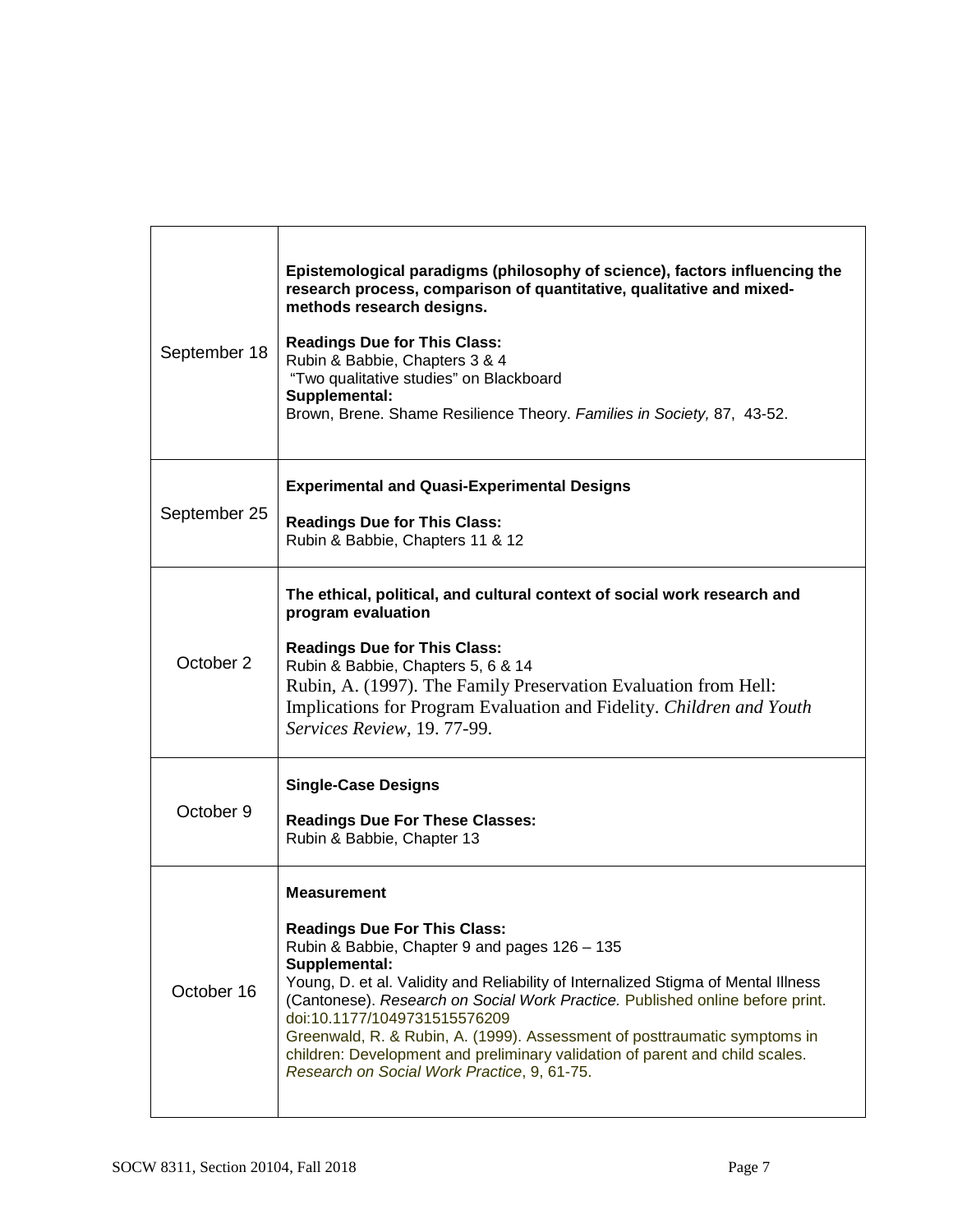| October 23  | <b>Sampling, Surveys and Secondary Analysis</b><br><b>Readings Due For This Class:</b><br>Rubin & Babbie, Chapters 15, 16 & pages 405 - 416<br>Supplemental:<br>Rubin, A. & Parrish, D. (2007). "Views of Evidence-Based Practice Among Faculty<br>in MSW Programs: A National Survey." Research On Social Work Practice, 17, 1,<br>110-122.<br>Rubin, A. et al.(1998). Outdated Practitioner Views about family culpability and<br>severe mental disorders. Social Work, 43, 412-422.                                  |
|-------------|-------------------------------------------------------------------------------------------------------------------------------------------------------------------------------------------------------------------------------------------------------------------------------------------------------------------------------------------------------------------------------------------------------------------------------------------------------------------------------------------------------------------------|
| October 30  | <b>Instrument Construction</b><br>In lieu of class, students will complete Assignment #3 and submit it as an<br>email attachment to the instructor noon on November 5.<br><b>Readings Due For this Assignment:</b><br>Rubin & Babbie, Chapter 10<br>Supplemental:<br>Rubin, A. & Parrish, D. (2010). Development and Validation of the Evidence-Based<br>Practice process Assessment Scale: Preliminary Findings Research On Social<br>Work Practice, 20, 629-640.<br>DRAFT of Transition Scale article by Weiss et al. |
| Nov. 6      | Feedback on Assignment #3<br><b>Readings Due For this Class:</b><br>Rubin & Babbie, Chapter 10                                                                                                                                                                                                                                                                                                                                                                                                                          |
| November 13 | Key inferential statistics in outcome studies -- from a conceptual standpoint:<br>the meaning and limitations of statistical significance; relationship<br>magnitude and effect size, and clinical/substantive significance.<br><b>Readings Due For This Class:</b><br>Rubin & Babbie, Chapter 22<br>Supplemental:<br>Rubin, A., et al. (2016). Within-group effect size benchmarks for TFCBT with<br>children and adolescents" Research On Social Work Practice                                                        |
| November 20 | Take home exam                                                                                                                                                                                                                                                                                                                                                                                                                                                                                                          |
| November 27 | Feedback on problems noted in exam answers                                                                                                                                                                                                                                                                                                                                                                                                                                                                              |